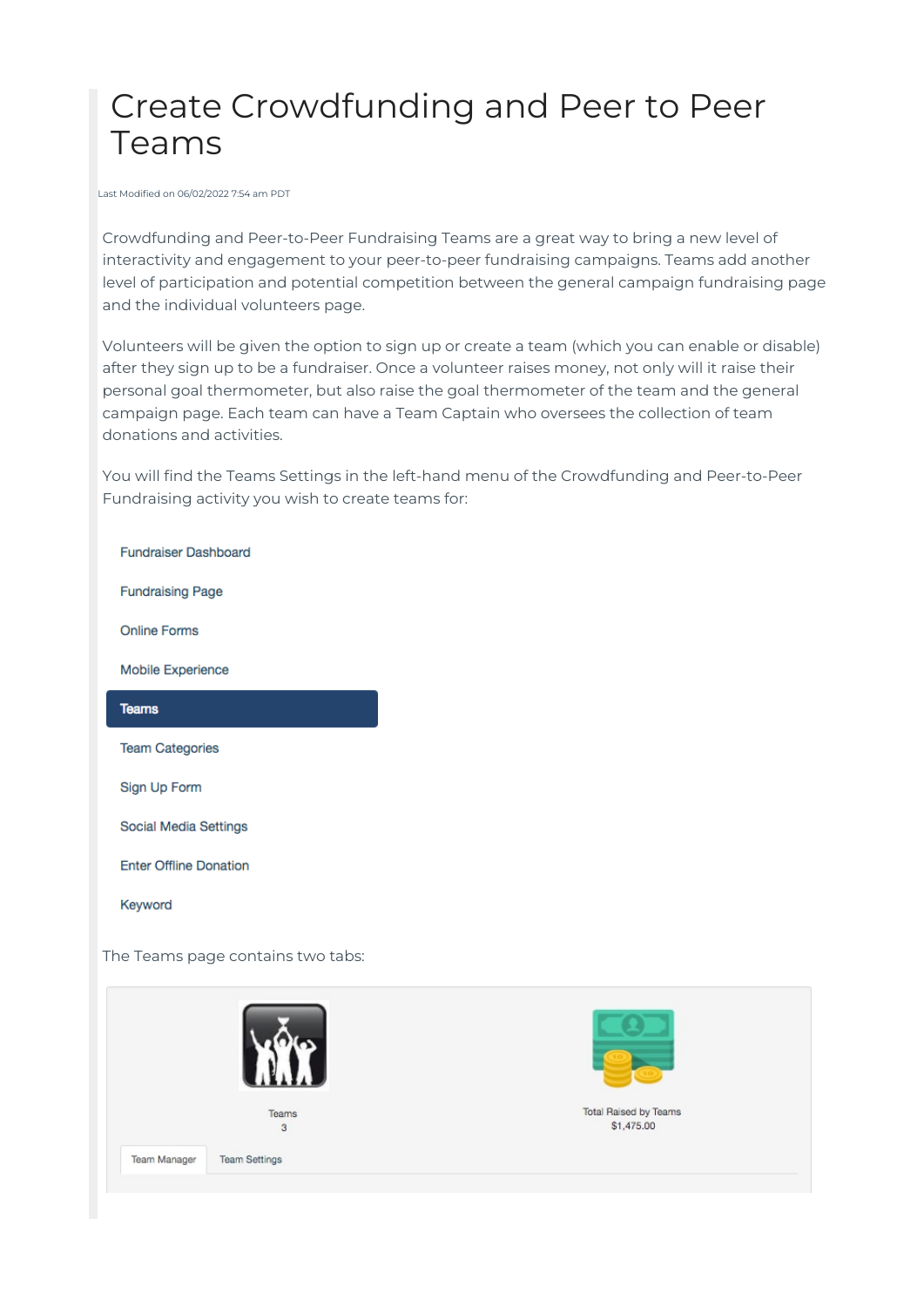- Team [Manager](http://support.mobilecause.com/#Manager)
	- This is where you can create/delete, manage and view the various teams in your Crowdfunding and Peer-to-Peer Fundraising activity
- Team [Settings](http://support.mobilecause.com/#Settings)
	- This is where you can set the initial settings for the creation of the teams
	- Because this acts as a template for Team creation, you will usually want to start with the Team Setup page before creating actual teams.

## Team Settings

Before you begin creating any teams for your campaign, you should fill out your Team Settings page. If you do not set up the initial settings prior to a team being made, that team will not inherit the settings and will need to be modified manually.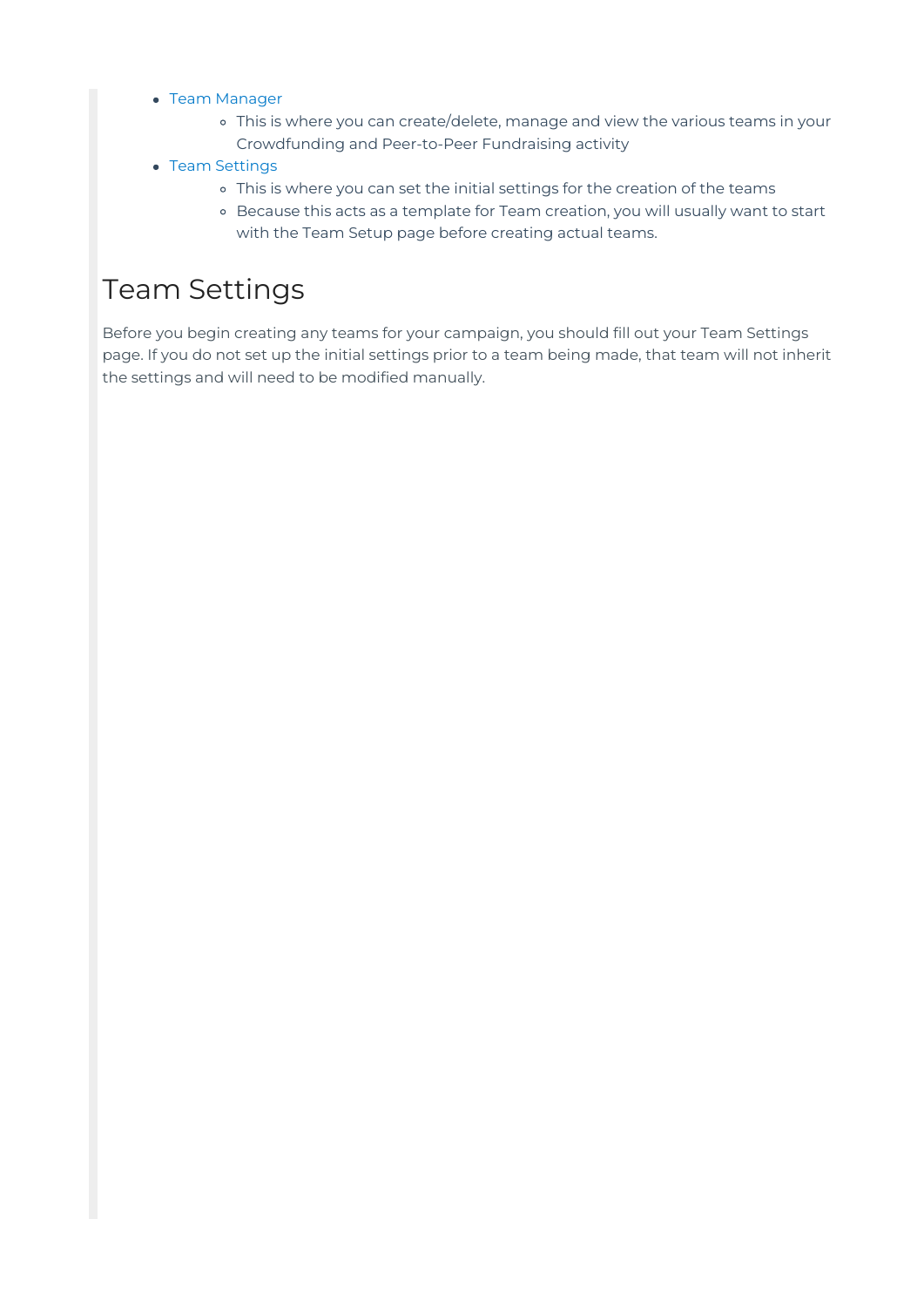|                     | Teams<br>3                                                                                                                                                                                                                                                                           |                     | <b>Total Raised by Teams</b><br>\$1,475.00                                                                                                                                                                                                                                                                                                                                                                                                                                                               |                                 |
|---------------------|--------------------------------------------------------------------------------------------------------------------------------------------------------------------------------------------------------------------------------------------------------------------------------------|---------------------|----------------------------------------------------------------------------------------------------------------------------------------------------------------------------------------------------------------------------------------------------------------------------------------------------------------------------------------------------------------------------------------------------------------------------------------------------------------------------------------------------------|---------------------------------|
| <b>Team Manager</b> | <b>Team Settings</b>                                                                                                                                                                                                                                                                 |                     |                                                                                                                                                                                                                                                                                                                                                                                                                                                                                                          |                                 |
|                     | Fundraisers to Join Team When disabled, Fundraisers cannot<br>create or join team                                                                                                                                                                                                    |                     | Enabled                                                                                                                                                                                                                                                                                                                                                                                                                                                                                                  | ÷                               |
|                     | Fundraisers to Create Teams When disabled, teams can only be<br>made on this page                                                                                                                                                                                                    |                     | Enabled                                                                                                                                                                                                                                                                                                                                                                                                                                                                                                  | ÷                               |
|                     | Default Team Goal This is the default goal for all teams                                                                                                                                                                                                                             |                     | s<br>250                                                                                                                                                                                                                                                                                                                                                                                                                                                                                                 |                                 |
|                     | Default Message for Your Supporters This message will appear<br>on team pages by default. [team_name] is a reserved placeholder that<br>will get replaced with a team's name on creation.<br>Upload Default Carousel Images These images will appear on all<br>team pages by default | <b>上 Upload</b>     | Helvetica Neue -<br>$11pt -$<br>Formats $\sim$<br>В<br>-S<br>$\mathcal{S}$<br>Ξ<br>這<br>疍<br>垣<br>÷<br>$\leftrightarrow$<br>$\pmb{\cdot}$<br>☜<br><br>眄<br>$\Delta\omega$<br>Α<br>I'm fundraising for the MobileCause Academy because<br>they help us learn everything we can about MobileCause,<br>and I'm inviting friends like you to support my campaign.<br>We need to help keep the trees around the Academy alive<br>and thriving. Thanks for taking a moment to check it out!<br>Characters: 279 | Powered by TinyNCE<br>Words: 48 |
|                     |                                                                                                                                                                                                                                                                                      |                     |                                                                                                                                                                                                                                                                                                                                                                                                                                                                                                          |                                 |
|                     | 2_Summer.png                                                                                                                                                                                                                                                                         |                     | Uploaded Jun 09 2017 at 10:42AM                                                                                                                                                                                                                                                                                                                                                                                                                                                                          | 亩                               |
|                     | 1_Spring.png                                                                                                                                                                                                                                                                         |                     | Uploaded Jun 09 2017 at 10:42AM                                                                                                                                                                                                                                                                                                                                                                                                                                                                          | 茴                               |
| .                   | Upload Default Team Image This image will appear on all team<br>pages by default                                                                                                                                                                                                     |                     |                                                                                                                                                                                                                                                                                                                                                                                                                                                                                                          |                                 |
|                     |                                                                                                                                                                                                                                                                                      | <b>4</b> Upload New |                                                                                                                                                                                                                                                                                                                                                                                                                                                                                                          |                                 |
|                     |                                                                                                                                                                                                                                                                                      |                     |                                                                                                                                                                                                                                                                                                                                                                                                                                                                                                          |                                 |
| <b>Save</b>         |                                                                                                                                                                                                                                                                                      |                     |                                                                                                                                                                                                                                                                                                                                                                                                                                                                                                          |                                 |

Team Settings: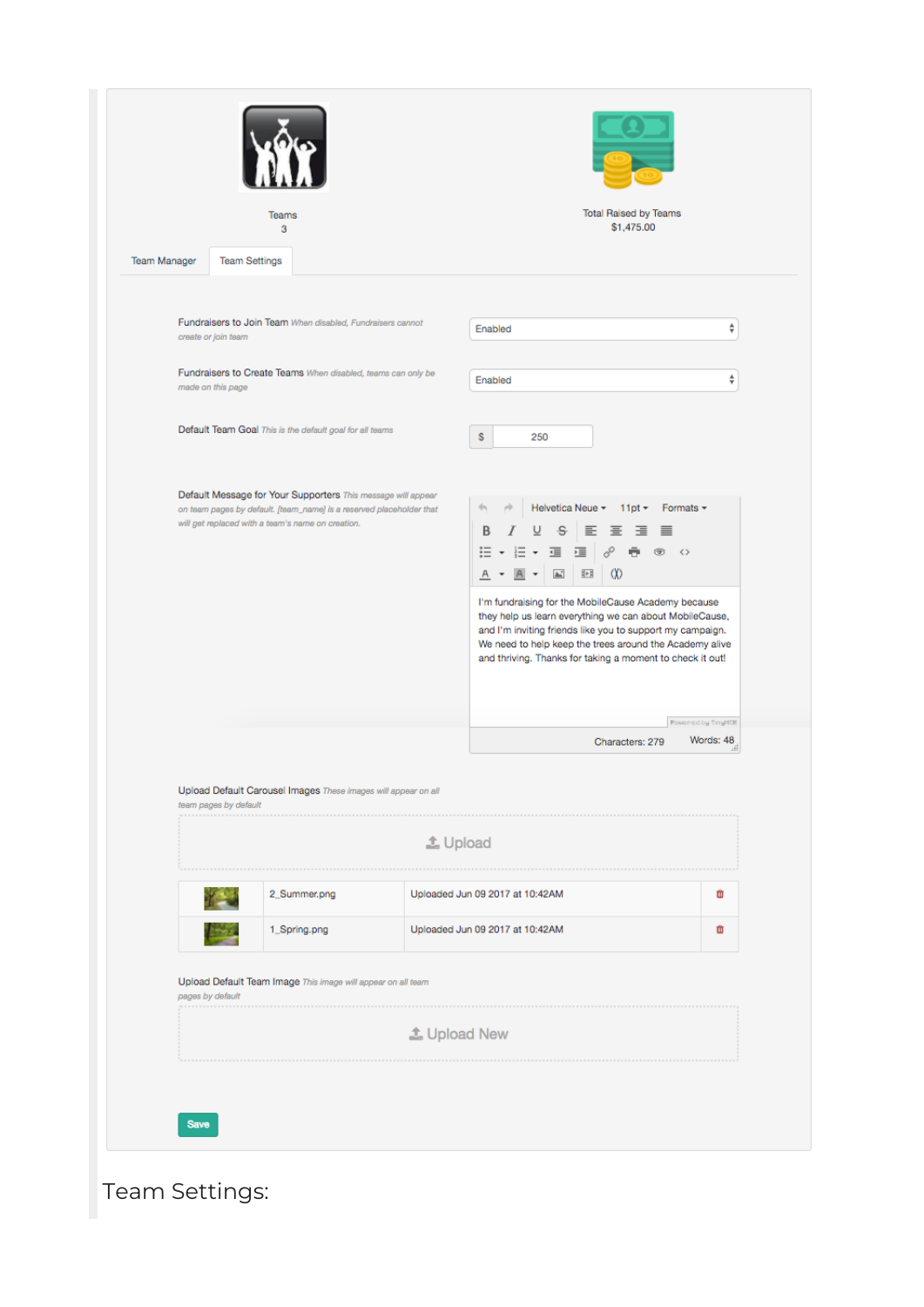Fundraisers to Join Team - If this is option is disabled, volunteers will not be given the option to join nor create a team. This is what you would want to do if you do not want to use Crowdfunding teams.

Fundraisers to Create Teams - When this option is disabled, volunteers will not be able to create a team, but still can join one. This is great if you want to pre-create all the possible teams someone could join and prevent any new teams from being made.

Default Team Goal - This is the default thermometer goal value when a team is created. It can be changed later by either the account admin or team captain.

Default Message for Your Supporters - This text field is where you would customize the default call to action for all team pages. The "[team\_name]" attribute will include the specific name of the team it is for. This, again, can be changed later by either the account admin or team captain.

Upload Default Carousel Images - Any images you upload here will be included in the image carousel slideshow for every team that is created. By uploading images to the carousel, the team page will no longer inherit the main fundraising page's Media Carousel, but instead only display what's uploaded to the team's media carousel. Any individual fundraisers under a team will inherit that team page's media carousel.

Upload Default Team Image - Any image you upload here will be the team avatar image for every team that is created. Without adding an image of your own, teams will start with a silhouette:



### Team Manager

This next step is optional if you want to leave it up to your fundraisers to create their teams. If you would like to create teams for your fundraisers to join, follow the instructions below. The Team Manager page will also let you edit any team after it has been created.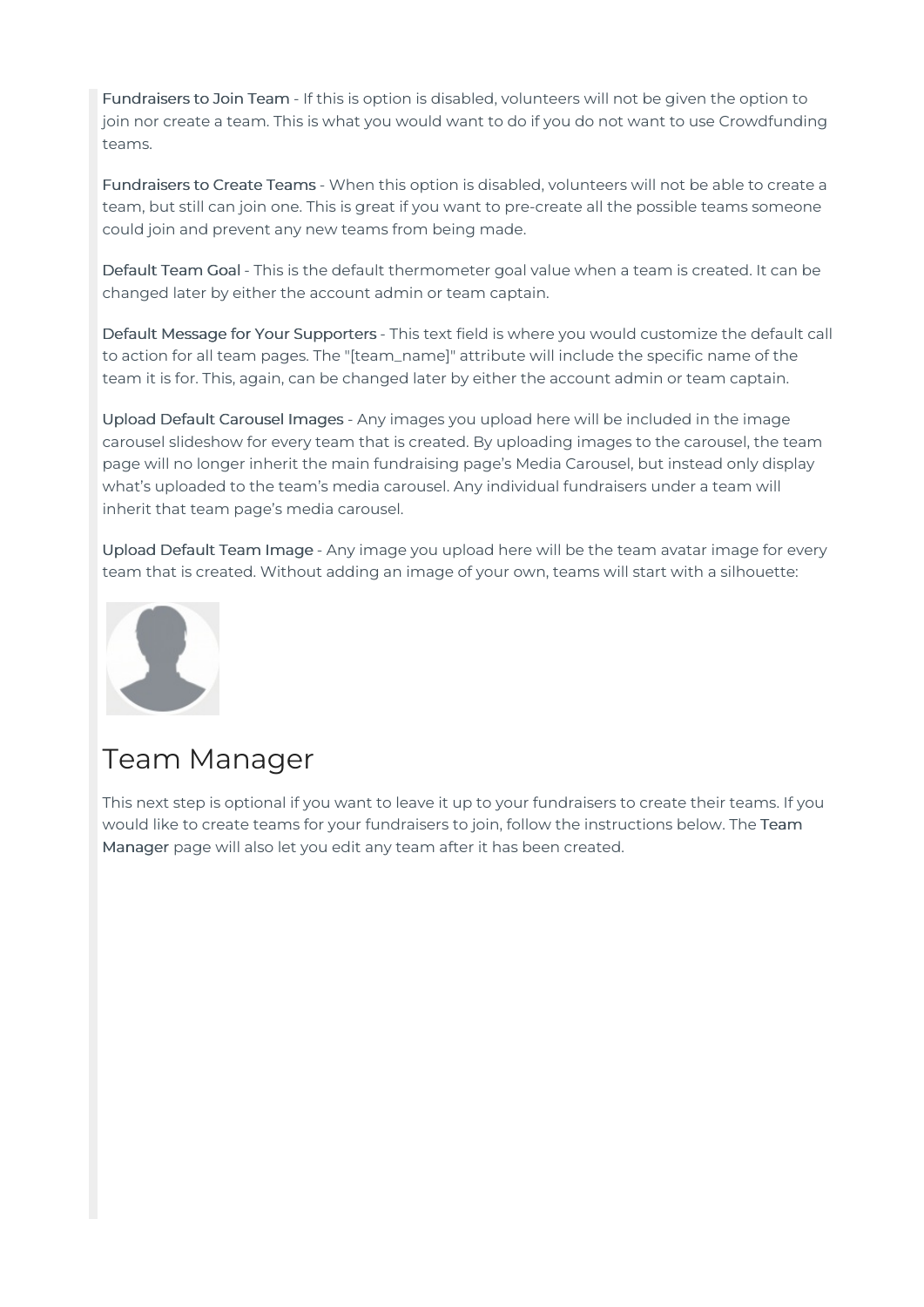|                     |                         | Teams<br>з                  |                                                                                                                                                                                                                                                                                                |                      | <b>Total Raised by Teams</b><br>\$1,475.00 |                 |  |
|---------------------|-------------------------|-----------------------------|------------------------------------------------------------------------------------------------------------------------------------------------------------------------------------------------------------------------------------------------------------------------------------------------|----------------------|--------------------------------------------|-----------------|--|
| <b>Team Manager</b> |                         | <b>Team Settings</b>        |                                                                                                                                                                                                                                                                                                |                      |                                            |                 |  |
|                     | Team Name *<br>My Teams | http://igfn.us/vf/P2P/team/ | <b>Team Name</b><br>Name is used in shortened display areas and for the URL, limited to 25 characters, no spaces or special characters allowed.<br>Click on edit team to adjust the display name for tables and lists.                                                                         |                      |                                            | <b>Add Team</b> |  |
|                     | <b>Name</b>             | <b>Team Keyword</b>         | Goal                                                                                                                                                                                                                                                                                           | <b>Amount Raised</b> | # of Members                               | <b>Actions</b>  |  |
|                     | <b>Team Oak</b>         | <b>P2P1</b>                 | \$250.00                                                                                                                                                                                                                                                                                       | \$75.00              | 1                                          | œ<br>m          |  |
|                     | <b>Team Ash</b>         | P <sub>2P3</sub>            | \$100.00                                                                                                                                                                                                                                                                                       | \$0.00               | 1                                          | œ<br>m          |  |
|                     | <b>Team Elm</b>         | P2P10                       | \$1,000.00                                                                                                                                                                                                                                                                                     | \$100.00             | 1                                          | œ<br>ŵ          |  |
| total.              |                         |                             | On the Team Manager page you will see a team summary at the top of the page. This will give you<br>a campaign at-a-glance in relation to your teams and how much they have raised. Note: Any<br>donations made to a fundraiser that is NOT signed up under a team will not be included in this |                      |                                            |                 |  |

To create a new team, type the team name into the Team Name field and click Add Team.

| Team Manager                      | <b>Team Settings</b> |                                                                                                                                                                                                    |                 |
|-----------------------------------|----------------------|----------------------------------------------------------------------------------------------------------------------------------------------------------------------------------------------------|-----------------|
| Team Name *                       |                      |                                                                                                                                                                                                    |                 |
| http://igfn.us/vf/Mar302018/team/ |                      | Palm                                                                                                                                                                                               | <b>Add Team</b> |
|                                   |                      | Name is used in shortened display areas and for the URL, limited to 25 characters, no spaces or special characters<br>allowed. Click on edit team to adjust the display name for tables and lists. | <b>Rip</b>      |

### Edit Teams

If you need to make any changes to a Team, you can use the Edit option under Actions.

### **Actions**



You can also delete teams by clicking the trash can. Any funds and donor information associated with the deleted team will roll into the general donations for the Crowdfunding and Peer-to-Peer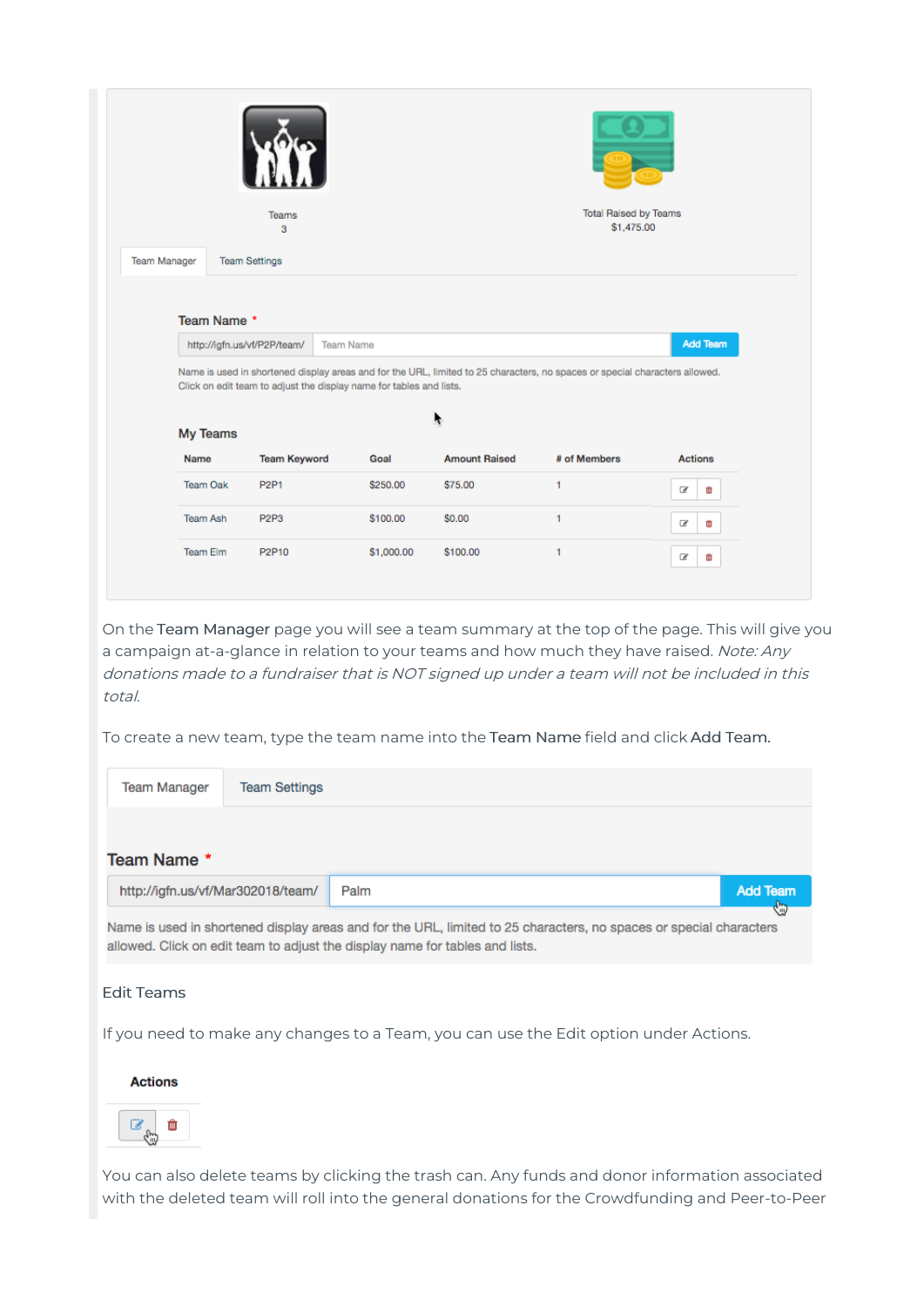Fundraising Activity.

 $\bar{r}$ 

When you Edit the team, you can change:

- How the name is shown
- The Team Image
- The Team Goal
- The Team's page's Carousel Images
- The message that will be displayed on the Team page

You can also use an alternate name under Alternate Team Identifier that only you will see within GiveSmart Fundraise, if you desire.

J.

| <b>Edit Team</b>                                                      |
|-----------------------------------------------------------------------|
| Team Display Name*                                                    |
| Ash                                                                   |
| Display name is what appears on publicly accessible lists and tables. |
| <b>Upload Team Image</b>                                              |
| <b>主 Upload New</b>                                                   |
| Team Fundraising Goal *                                               |
| \$<br>100                                                             |
| <b>Upload Carousel Images</b>                                         |
| <b>上</b> Upload                                                       |
|                                                                       |

### **Message for Your Supporters**



I'm fundraising for MobileCause Academy (Training) because they do amazing work, and I'm inviting friends like you to support my campaign. Thanks for taking a moment to check it out!